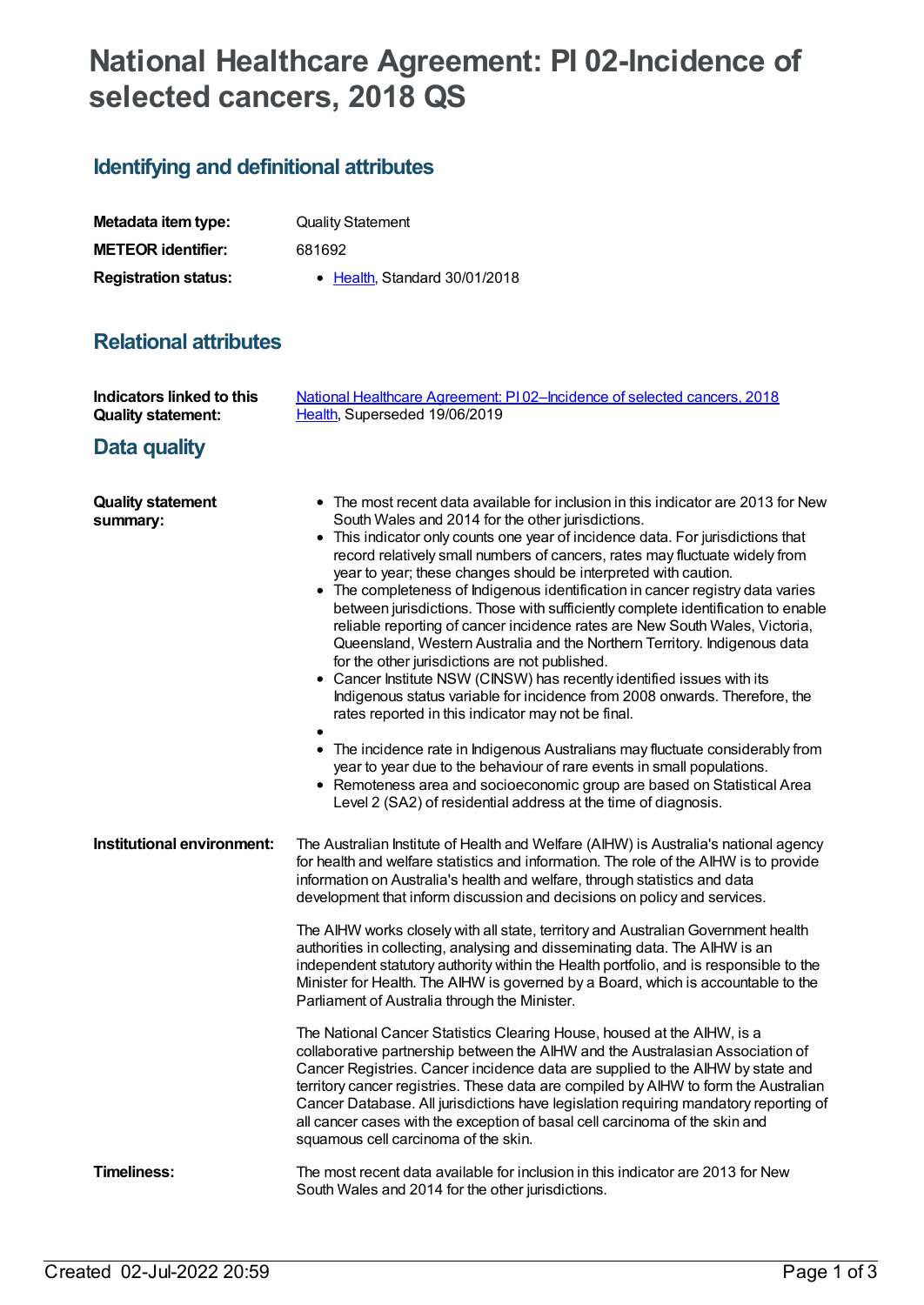| <b>Accessibility:</b> | Cancer publications and annually updated data are freely available on the <b>AIHW</b><br>website. More specialised data can be requested via the website by lodging a<br>customised data request. These are charged for on a cost-recovery basis.                                                                                                                                                                                                                                                                                                                                                                                                                                                                                                                                                                                                  |
|-----------------------|----------------------------------------------------------------------------------------------------------------------------------------------------------------------------------------------------------------------------------------------------------------------------------------------------------------------------------------------------------------------------------------------------------------------------------------------------------------------------------------------------------------------------------------------------------------------------------------------------------------------------------------------------------------------------------------------------------------------------------------------------------------------------------------------------------------------------------------------------|
| Interpretability:     | While numbers of new cancers are easy to interpret, calculation of age-<br>standardised rates is more complex and the concept may be confusing to some<br>readers. Information on how and why age-standardised rates have been calculated<br>and how to interpret them is available in all AIHW cancer publications presenting<br>data in this format, for example, Cancer in Australia, 2017 (AIHW 2017).<br>Information about the Australian Cancer Database is available on the AIHW<br>website.                                                                                                                                                                                                                                                                                                                                                |
| <b>Relevance:</b>     | The data used to calculate this indicator are accurate and of high quality. The<br>mandatory reporting of cancers and the use of estimated resident populations<br>(ERPs) based on Census data for denominators provides the most comprehensive<br>data coverage possible. The data are appropriate for this indicator.                                                                                                                                                                                                                                                                                                                                                                                                                                                                                                                            |
| <b>Accuracy:</b>      | The 2014 data for the Australian Capital Territory provided to the AIHW excluded<br>provisional death-certificate-only (DCO) cases because these were not available.<br>Based on Australian Capital Territory data for the years 2009-2013, the AIHW<br>estimates that there were 32 DCO cases in the Australian Capital Territory for<br>2014 across all cancer types (1.9% of all cancers).                                                                                                                                                                                                                                                                                                                                                                                                                                                      |
|                       | For Indigenous status, the numerator for 'Indigenous' is the number of people who<br>self-reported that they were Indigenous at the time of diagnosis. 'Other' includes<br>those who self-reported that they were not Indigenous at the time of diagnosis and<br>those who chose not to identify as either Indigenous or non-Indigenous.                                                                                                                                                                                                                                                                                                                                                                                                                                                                                                           |
|                       | The completeness of Indigenous identification in cancer registry data varies<br>between jurisdictions. Those with sufficiently complete identification to enable<br>reliable reporting of cancer incidence rates are New South Wales, Victoria,<br>Queensland, Western Australia and the Northern Territory. Indigenous data for the<br>other jurisdictions are not published.                                                                                                                                                                                                                                                                                                                                                                                                                                                                     |
|                       | Socioeconomic group rankings (by Index of Relative Socio-Economic<br>Disadvantage score) are calculated by SA2 using a population-based method at<br>the Australia-wide level. That is, the quintiles are national quintiles, not state and<br>territory quintiles.                                                                                                                                                                                                                                                                                                                                                                                                                                                                                                                                                                                |
|                       | An SA2-to-remoteness-area concordance and SA2-to-socioeconomic-group<br>concordance were used to allocate remoteness area and socioeconomic group to<br>each record on the Australian Cancer Database based on the person's SA2 of<br>residence at time of diagnosis.                                                                                                                                                                                                                                                                                                                                                                                                                                                                                                                                                                              |
|                       | Caution is required when examining differences across remoteness area and<br>socioeconomic group categories. The SA2 of a person is determined by the<br>cancer registry based on the address provided by the person. Some people may<br>supply an address other than that where they normally reside or the details the<br>person provides may not correspond to a valid address, meaning that their cancer<br>record cannot be allocated to a remoteness area or socioeconomic group category<br>at all. Such records are excluded from the tables and this may affect some<br>remoteness area and socioeconomic categories more than others. Also,<br>remoteness areas are based on 2011 classifications. The accuracy of these<br>classifications may decrease over time due to changes in infrastructure within SA2<br>boundaries since 2011. |
|                       | Due to the very small number of diagnoses involved, disaggregation by Indigenous<br>status, or remoteness area, or socioeconomic group, by state and territory is not<br>necessarily robust.                                                                                                                                                                                                                                                                                                                                                                                                                                                                                                                                                                                                                                                       |
|                       | This indicator only counts one year of incidence data. For jurisdictions that record<br>relatively small numbers of cancers, rates may fluctuate widely from year to year;<br>these changes should be interpreted with caution.                                                                                                                                                                                                                                                                                                                                                                                                                                                                                                                                                                                                                    |
|                       | This indicator is calculated based on data that have been supplied to the AIHW and<br>undergone extensive checks at both the source cancer registry and the AIHW. The<br>state and territory cancer registries have checked the tables and given their<br>approval for the AIHW to supply them to the Productivity Commission.                                                                                                                                                                                                                                                                                                                                                                                                                                                                                                                     |